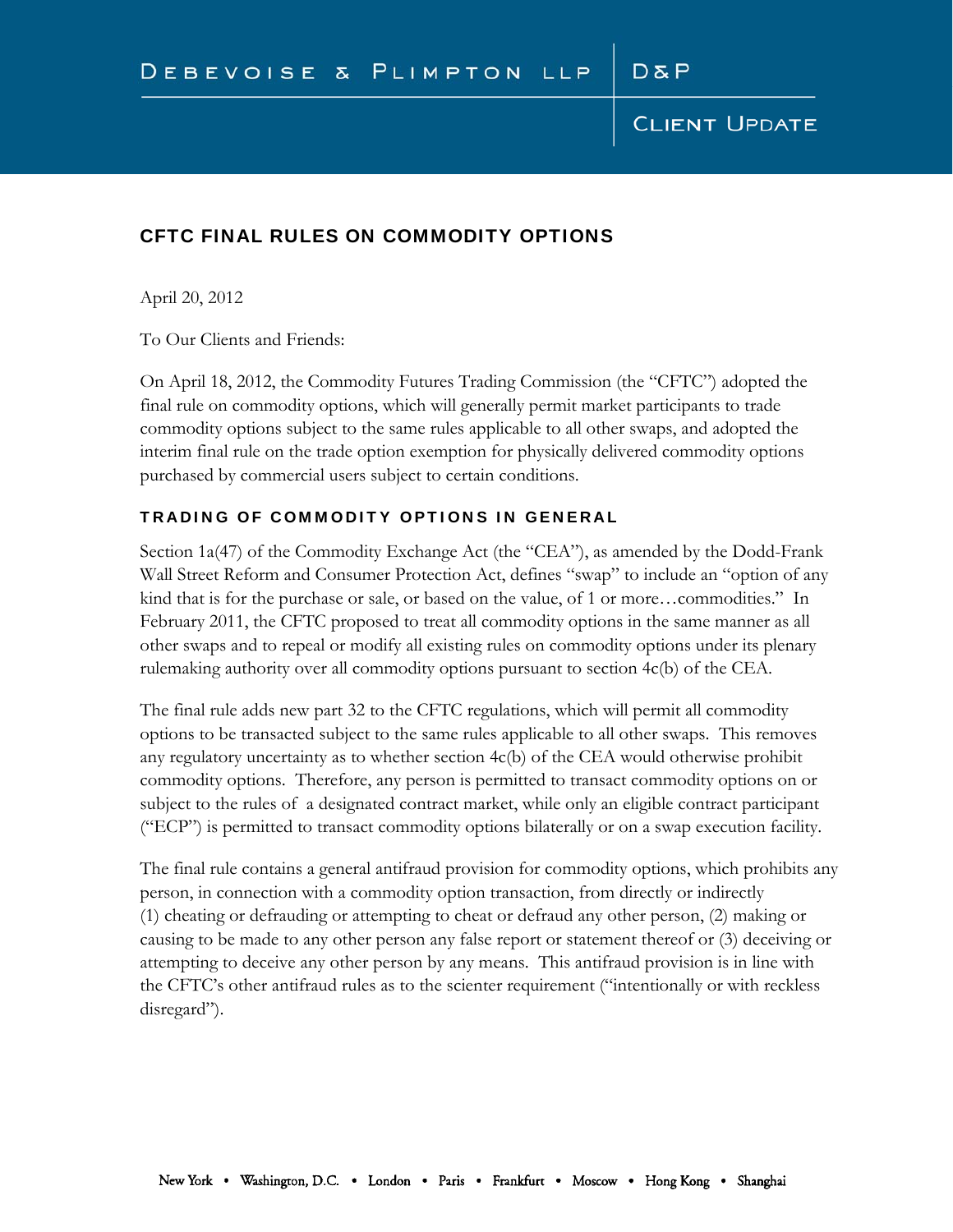#### TRADE OPTION EXEMPTION

Section 32.3 of the CFTC regulations, adopted as an interim final rule, provides an exemption from certain of the swap regulations for trade options on exempt commodities (such as energy and metal commodities) and agricultural commodities (such as grain and soft commodities) if the parties to and the characteristics of commodity options meet certain requirements, subject to specified ongoing conditions and compliance requirements.

In order to be eligible for the trade option exemption, the offeror of a commodity option must be either (1) an ECP or (2) a producer, processor, or commercial user of, or merchant handling the commodity that is the subject of the commodity option, or the products or by-products thereof, and such offeror is offering or entering into the commodity option solely for purposes related to its business as such. The offeree must be a producer, processor, or commercial user of, or a merchant handling the commodity that is the subject of the commodity option, or the products or by-products thereof, and such offeree is offered or entering into the commodity option solely for purposes related to its business as such. And, the offeror must have a reasonable basis to believe that the commodity option is offered to the type of offeree described above.

In addition, the commodity option must be intended to be physically settled, so that, if exercised, the option would result in the sale of an exempt or agricultural commodity for immediate or deferred shipment or delivery. In other words, the obligations remaining or created upon exercise must be a spot transaction or fall within the forward contract exclusion from the swap definition.

An offeree of a commodity option does not have to be an ECP, but if an offeree is an ECP that is not a producer or other commercial party described above, the exemption will not be available.

While most of the swap regulations do not apply with respect to trade options, certain of such regulations will apply to each trade option counterparty to the same extent such regulations would apply to such person in connection with any other swap as a condition for reliance on the trade option exemption. According to the CFTC, these conditions are intended to preserve a level of market visibility for the CFTC with reduced compliance burden for market participants.

Such applicable regulations include: part 20 (large trader reporting): part 151 (position limits); subpart J of part 23 (duties of swap dealers and major swap participants); sections 23.200 through 23.204 (reporting and recordkeeping requirements for swap dealers and major swap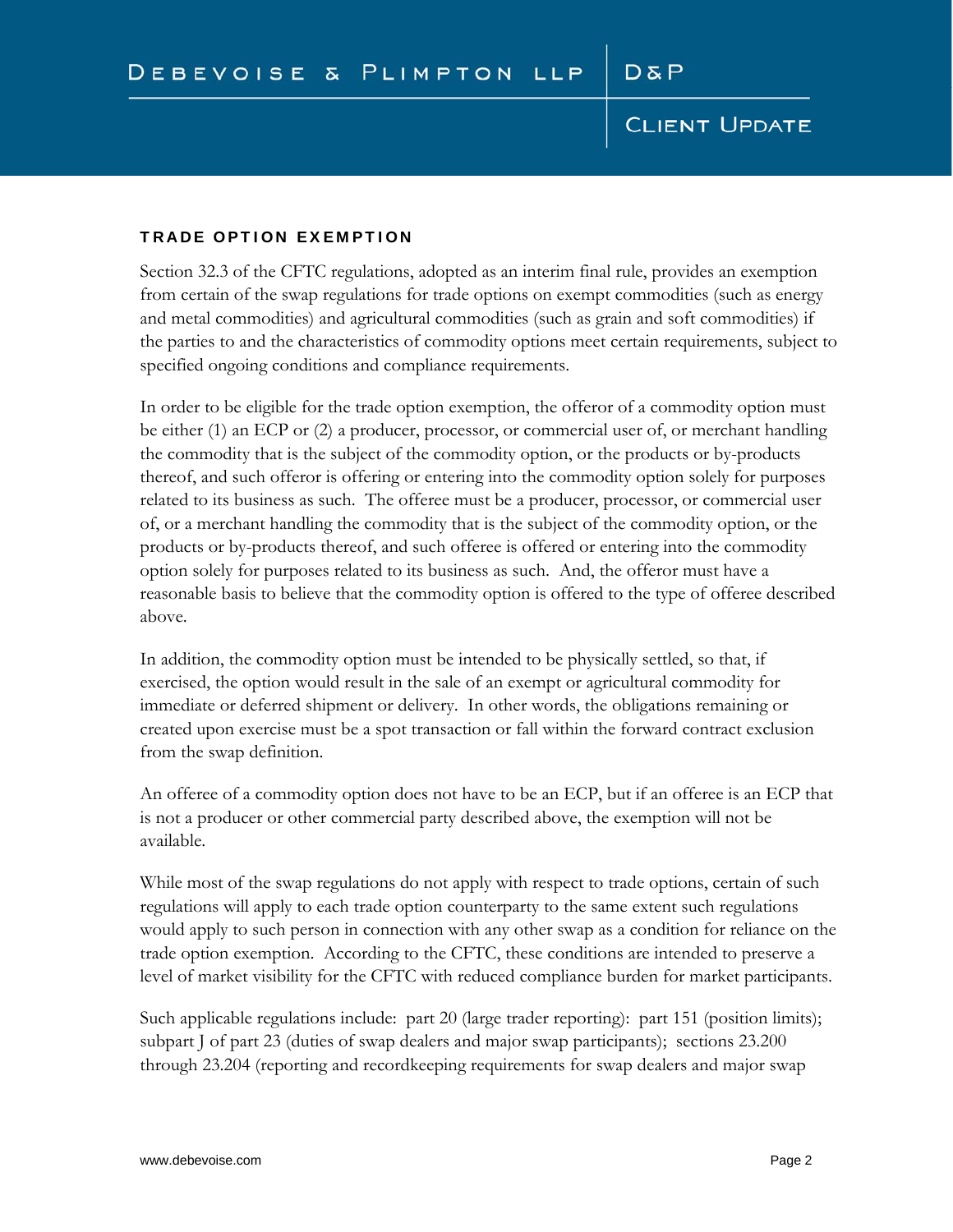participants); and section 4s(e) of the CEA (capital and margin requirements for swap dealers and major swap participants).

Each counterparty to a trade option must comply with recordkeeping requirements under part 45. Also, each counterparty must comply with reporting requirements under part 45 to the extent that at least one counterparty has become obligated to comply with such reporting requirements as a part 45 reporting party during the 12-month period preceding the date on which a trade option is entered into in connection with any swap other than a trade option. Therefore, if only one counterparty has previously complied with the part 45 reporting obligations, then such counterparty must report the information on the trade option pursuant to part 45. If both counterparties have previously complied with the part 45 reporting obligations, then the part 45 rules will determine the part 45 reporting party for the trade option. If neither party has previously complied with the part 45 reporting obligations, then the trade option is not required to be reported pursuant to part 45. However, in that case, each of the counterparties will be required to submit an annual filing to the CFTC by completing and submitting Form TO (Annual Notice Filing for Counterparties to Unreported Trade Options) by March 1 following the end of a calendar year during which such counterparty entered into one or more unreported trade options. Form TO will include information on the category of commodities underlying the relevant trade options and on the approximate aggregate value of commodities delivered or received in connection with the exercise of such trade options.

#### EFFECTIVE DATE AND COMPLIANCE DATE

The final rule and interim final rule will become effective 60 days after their publication in the Federal Register. The compliance date for these rules will be 60 days after the publication of the final rule on the definition of "swap." However, for the purpose of complying with (1) the final rule that permits entering into commodity options transactions in compliance with and subject to the provisions of the CEA, including any CFTC rule, regulation, or order, applicable to any other swap, and (2) the conditions and provisions of the trade option exemption, the compliance date will be the compliance date associated with any such swaps rules. In other words, notwithstanding the effective or compliance date described above, market participants need not comply with any applicable conditions referencing a swap rule, regulation, or order, until such time as the rule, regulation, or order is applicable to any other swap. In addition, the first compliance date for the Form TO notice filing requirement will be for the calendar year beginning January 1, 2013. Therefore, counterparties to unreported trade options are required